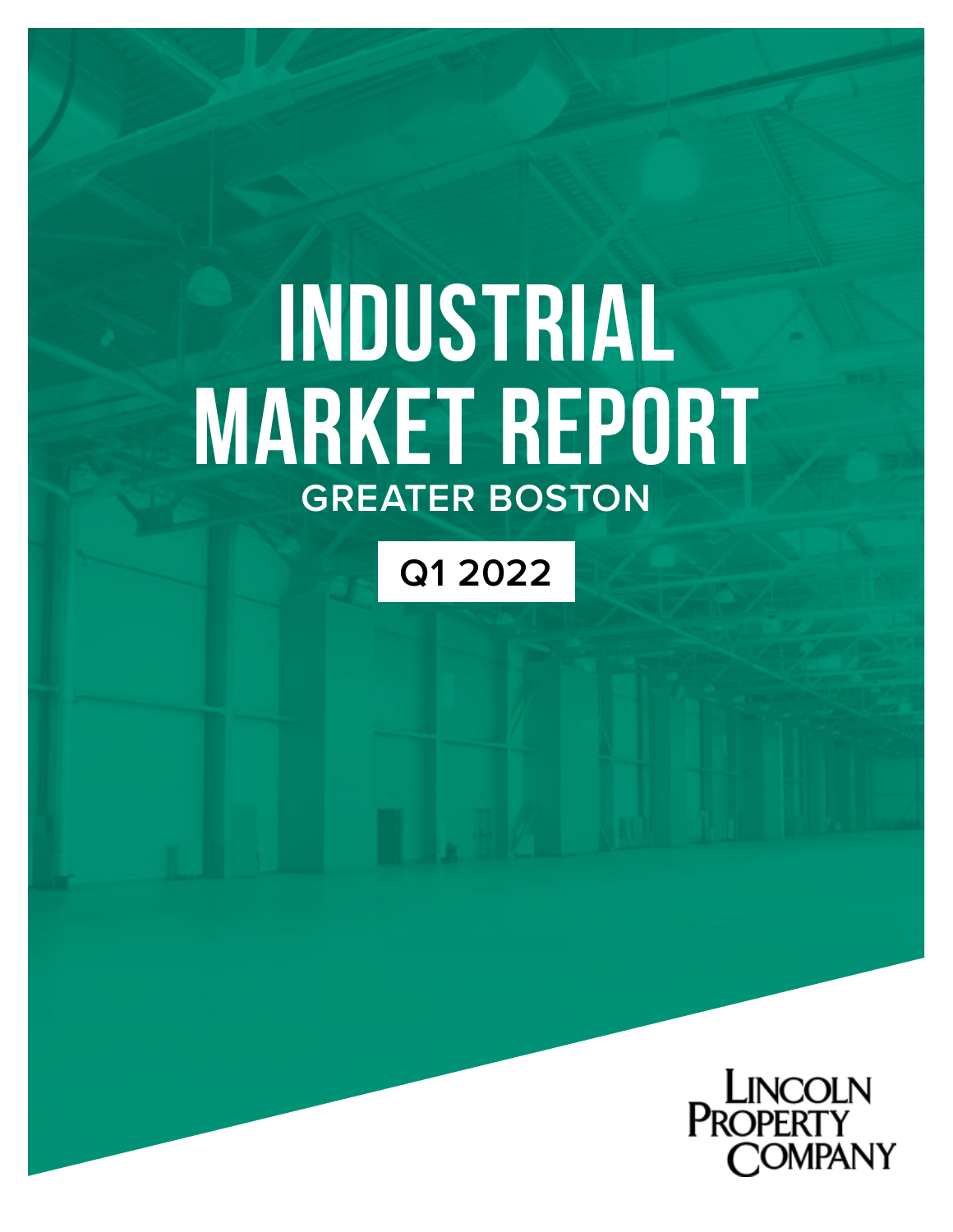## **INDUSTRIAL MARKET OVERVIEW Q1 2022**









**T** he Boston Industrial Market continued to strengthen in Q1 2022. Vacancies in the warehouse and flex/R&D segments each declined to record lows, while strong rent growth continued across the board. Net absorption was about 350,000 SF last quarter, pushing 12-month net absorption up to roughly 2.5 million SF. The demand drivers for the industrial market will continue to be strong over the near term but the shrinking amount of available space is starting to limit leasing activity. Developers are responding to tight occupancies; however, and a record amount of construction is in the pipeline, most of which are build-to-suit projects. Rents have boomed during the pandemic. Warehouse rents increased by 10% last year and 4% in Q1 2022, while flex rents increased by 3% and 5%, respectively. Investment slowed compared with last year's record-setting pace, but pricing remains strong, topping \$200/SF on select top deals.

The industrial market finds itself in a sturdier position than the office and retail markets, and is well-suited for changes brought on by the pandemic. These industries were on the upswing before the pandemic, but have grown at an even faster trajectory during the covid-era. Social distancing measures have spurred an uptick in online shopping, and e-commerce sales increased by 40% during the first year of the pandemic. Although this growth rate has since fallen closer to its pre-pandemic average of about 10%-15% year-overyear, the market is still growing rapidly, prompting retailers to expand their warehouse and distribution footprints. VC funding for the biotech industry smashed its previous record last year, and growing companies are requiring GMP/manufacturing space in addition to lab space.

#### **LOOKING FORWARD**

A few macroeconomic hiccups have occurred early in 2022, such as supply chain bottlenecks and a slowing biotech IPO market. But these issues aren't an indication of any fundamental concerns in the local market, which continued to thrive in Q1 2022. The rapid growth of the e-commerce and life sciences sectors continues to support growth. Despite the rapid growth of recent years, online shopping still accounts for a smaller share of total retail sales in the U.S. compared with other industrialized nations, meaning there should be plenty of more room for further liftoff. VC funding for biotech has continued at a rapid pace in 2022, despite the slowdown in the IPO market. As this influx of investment boosts the R&D capabilities of many local firms, companies will also require additional biomanufacturing and GMP space.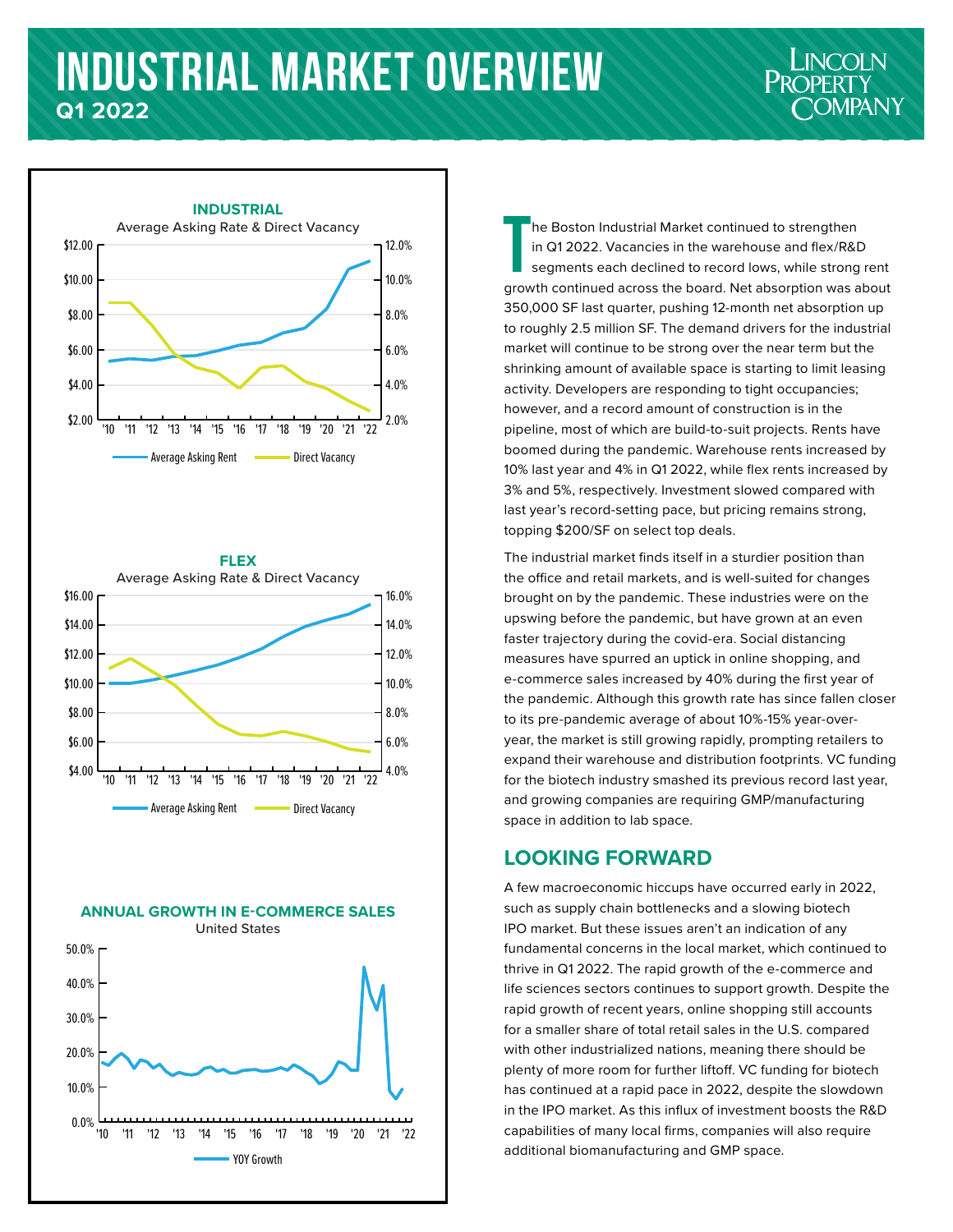arehouse leasing slowed last quarter compared with its average over<br>the last few years, as the market's nearly full occupancy is limiting<br>the amount of available space. At roughly 150,000 SF in Q1 2022, net the last few years, as the market's nearly full occupancy is limiting absorption was well off the quarterly pace of more than 600,000 SF averaged since the start of 2020. Vacancies still declined to record lows, however, and several notable deals were inked. Essendant Inc. leased 241,600 SF at 415 Wildwood Avenue in Woburn, after its parent company, Sycamore Partners, sold the property in March. Essendant Inc. signed a new 3-year deal as part of the sale leaseback. In Haverhill, Crane Worldwide Logistics leased 104,375 SF at 64 Research Drive, on a deal that will run until 2030. A couple notable deals were also signed in Taunton, USPack's 94,161 SF lease at 50 John Hancock Road and Wayfair's 88,000 SF lease at 20 Constitution Drive.

The flex/GMP segment continues to grow, with net absorption nearly reaching 200,000 SF in Q1 2022 and 1 million SF over the last 12 months. While Q1 absorption puts the market on a slower pace compared with last year's record-setting figures, it is still on track to exceed its historical average. The record investment entering the life sciences market has supported demand, with several companies in this sector expanding into new GMP space. Intellia Therapeutics took 139,984 SF at 840 Winter Street in Waltham, Vericel Corporation leased 125,749 SF at 25 Network Drive in Burlington, and Lyndra Therapeutics inked 82,000 SF at 9 Forge Park in Franklin in some of the largest GMP deals last quarter.



### NOTABLE LEASES

#### **415 WILDWOOD AVENUE**

Woburn | 128 North Warehouse Essendant Inc. | 241,600 SF

#### **840 WINTER STREET**

Waltham | 128 West Flex/GMP Intellia Therapeutics | 139,984 SF

#### **25 NETWORK DRIVE**

Burlington | 128 North Flex/GMP Vericel Corporation | 125,749 SF

#### **64 RESEARCH DRIVE**

Haverhill | 495 Northeast Warehouse Crane Worldwide Logistics | 104,375 SF

#### **50 JOHN HANCOCK ROAD**

Taunton | 495 South Warehouse USPack | 94,161 SF

#### **20 CONSTITUTION DRIVE**

Taunton | 495 South Warehouse Wayfair | 88,000 SF

#### **9 FORGE PARK**

Franklin | 495 South Flex/GMP Lyndra Therapeutics | 82,000 SF

#### **960 MASSACHUSETTS AVENUE**

Boston | Roxbury/Dorchester Flex Boston Medical Center | 70,000 SF

#### **1 HARVEST LANE**

Southborough | 495 Mass Pike Warehouse Cognex | 64,983 SF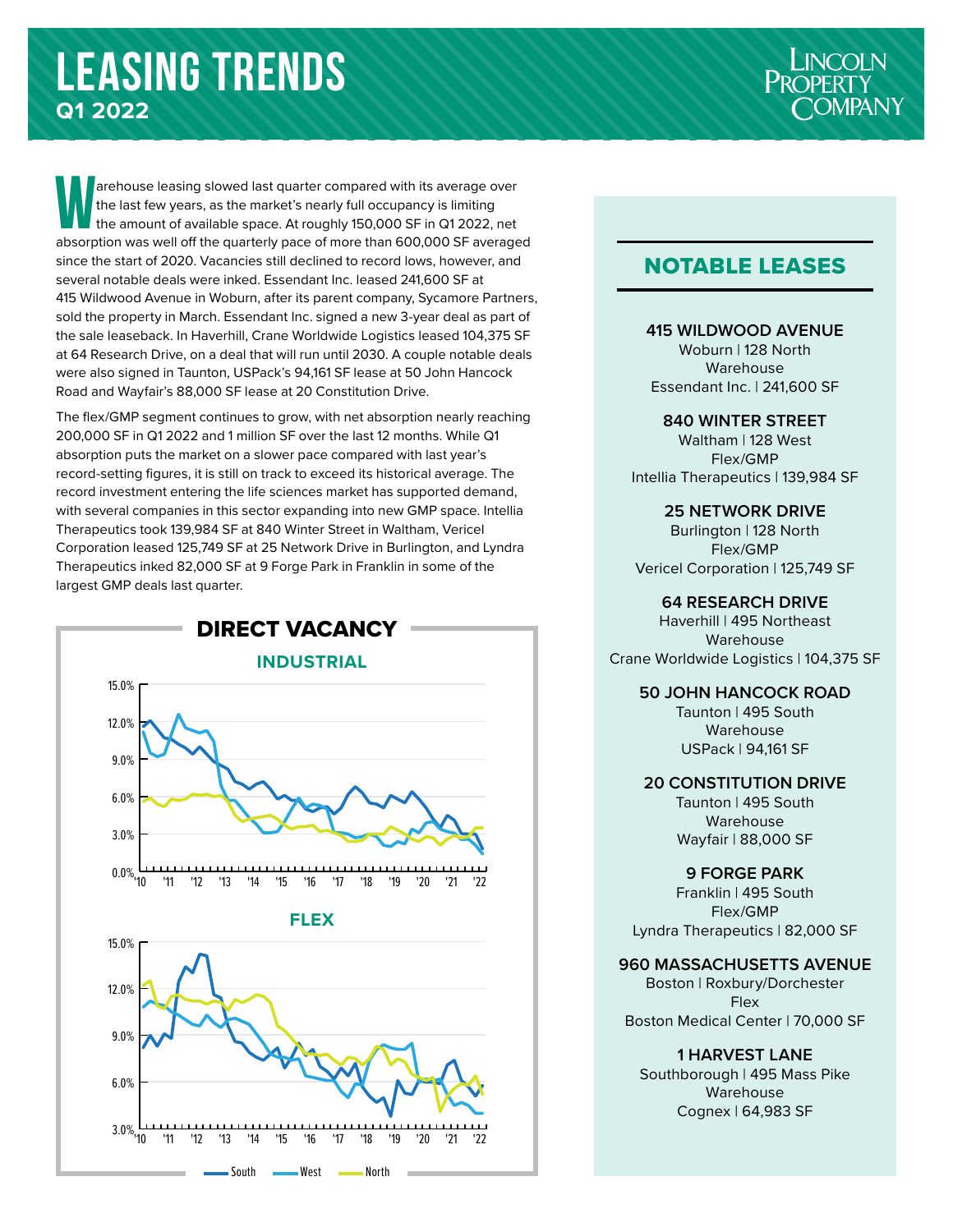# **DEVELOPMENT Q1 2022**



**T** he market's tight occupancies have spurred a development wave, with roughly 8 million SF under construction, and many additional projects in the proposal stages. This is a huge jump from the roughly 2 million SF that was under construction at the start of 2021, but most projects underway are build-to-suits and shouldn't stress vacancies. Major national firms are set to expand in the warehouse segment, where Amazon and Home Depot have five projects under construction between them. Nearly half of Greater Boston's under construction industrial inventory is located at Hillwood Development's 3.8 million SF Amazon Fulfillment Center development at Osgood Landing in North Andover. The five-story project broke ground in Q3 2021 and is expected to open in the second half of 2022. The e-commerce giant also is underway on warehouse projects in Plymouth and Everett. Home Depot is set to open a 715,000 SF distribution facility in Tewksbury and a 100,000 SF warehouse in Norton in 2022.

Several GMP facilities are also in the pipeline, as demand and investment into Boston's life sciences market surges. In addition to lab space, companies often look for GMP space for production capacity. GMP facilities are typically located farther from the urban core than labs. Middlesex County is home to more than 70% of the Massachusetts' R&D jobs, but just 45% of the state's biomanufacturing jobs. In Devens, King Street Properties is underway on its Pathway development, which is expected to open across several phases. The development is planned to reach 700,000 SF in total, with the final phase of construction wrapping up in 2025. The first building at the site was leased to Commonwealth Fusion Systems. In Marlborough, Lincoln Property Company's 120,000 SF flex/light manufacturing project at 1000 Nickerson Road is expected to break ground soon.





Pathway Development | Devens



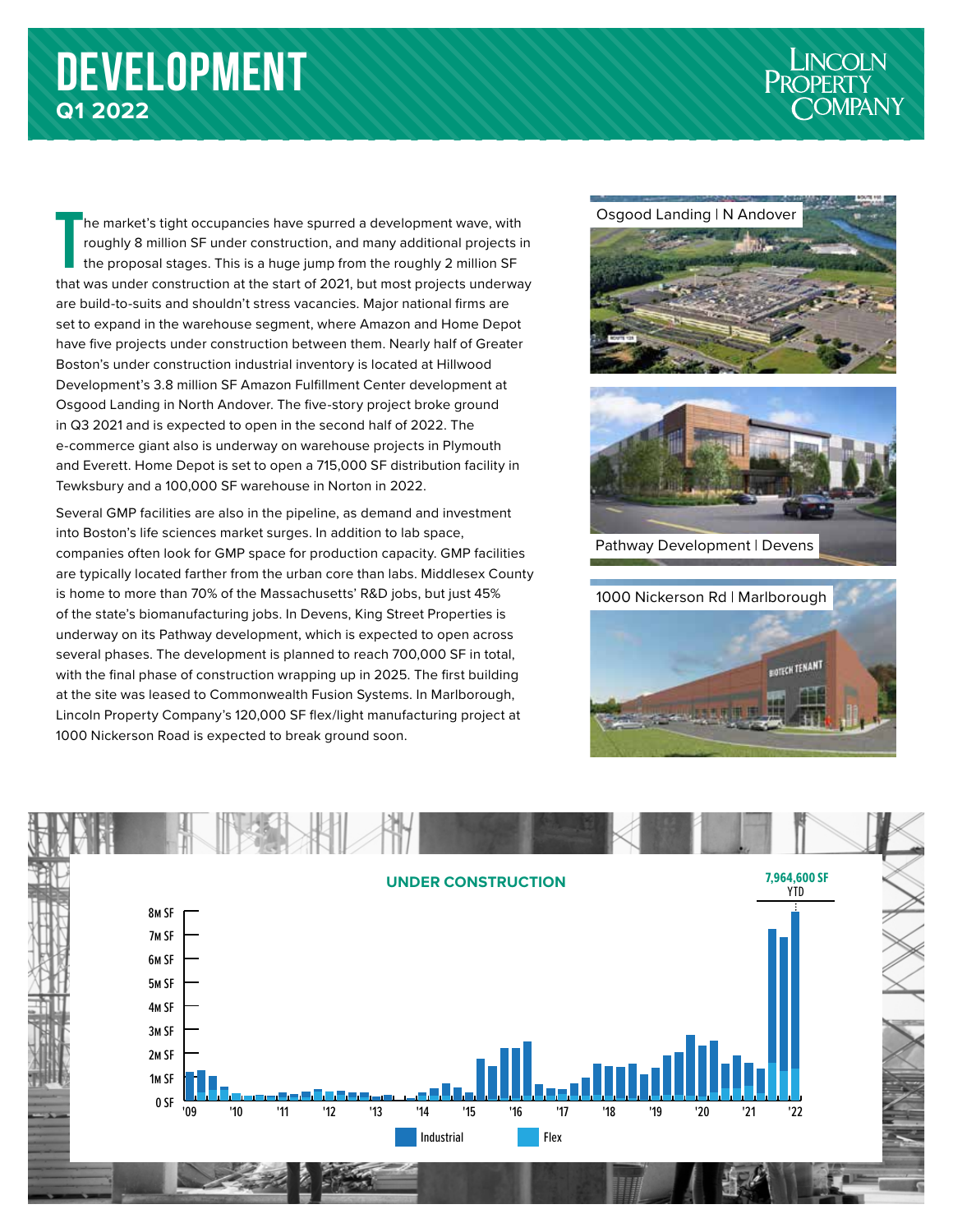# **INVESTMENT SALES Q1 2022**

**I**<br>I<br>I<br>I<br>I nvestment continued to flow into Boston Industrial in Q1 2022, albeit at a slower pace compared with last year's record-shattering sales volume. As the office and retail segments face headwinds amidst covid-related shifts, industrial properties continue to be viewed as safe assets with high upside. The warehouse segment has accounted for most of the top deals in recent quarters, including the highest-volume sale in Q1 2022. Westbrook Partners acquired 415 Wildwood Avenue in Woburn for \$88.5 million (\$366/ SF). With so many warehouse properties sold in the last few years or held by owners that are content to ride out the bull market, investors are also looking at redevelopment opportunities to expand into the local logistics market. Hines acquired four parcels of land and a vacant warehouse in Chelsea for \$68.6 million. The company will develop a new last-mile logistics facility on the site.

Several notable flex and manufacturing trades also closed last quarter. Arris Partners and Blue Vista acquired the light manufacturing property at 25 Tucker Drive in Leominster from Oxford Partners for \$66.5 million (\$113/SF). The asset is leased to Affordable Interior Systems, an office furniture designer and manufacturer. Boston Andes Capital and Jumbo Capital Management acquired the flex building at 1100 Technology Park Drive in Billerica from Quincy Mutual Fire Insurance Co. for \$53 million (\$221/SF). The property is leased to Baker Hughes, a services provider for the energy industry.



### 415 WILDWOOD AVE *Woburn (Warehouse)*

| <b>PRICE</b>  | \$88.5M                   |
|---------------|---------------------------|
| <b>PSF</b>    | \$366 PSF                 |
| <b>BUYER</b>  | <b>Westbrook Partners</b> |
| <b>SELLER</b> | <b>Sycamore Partners</b>  |

### CHELSEA IND. & LAND PORTFOLIO *(Warehouse)*

| <b>PRICE</b>  | \$68.6M                               |
|---------------|---------------------------------------|
| <b>PSF</b>    | \$262 PSF (sold for land value)       |
| <b>BUYER</b>  | <b>Hines</b>                          |
| <b>SELLER</b> | The Seyon Group and Berkeley Partners |





### 25 TUCKER DR *Leominster (Light Manufacturing)*

| <b>PRICE</b>  | \$66.5M                       |
|---------------|-------------------------------|
| <b>PSF</b>    | \$113 PSF                     |
| <b>BUYER</b>  | Arris Partners and Blue Vista |
| <b>SELLER</b> | <b>Oxford Partners</b>        |

### 1100 TECHNOLOGY PARK DR *Billerica (Flex)*

| <b>PRICE</b>  | \$53M                                             |
|---------------|---------------------------------------------------|
| <b>PSF</b>    | \$221 PSF                                         |
| <b>BUYER</b>  | Boston Andes Capital and Jumbo Capital Management |
| <b>SELLER</b> | Quincy Mutual Fire Insurance Co.                  |
|               |                                                   |